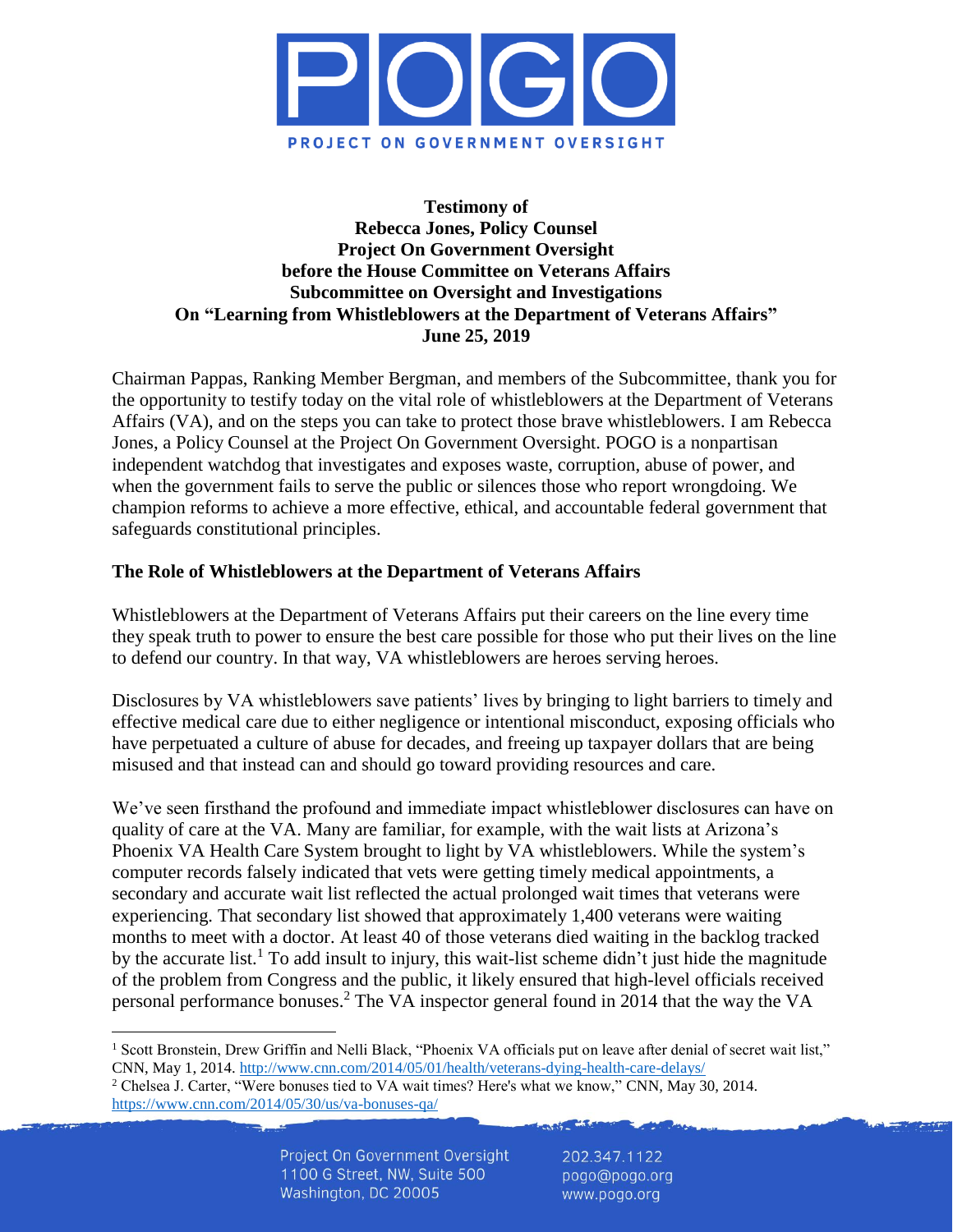cooked the books made it seem that the system operated efficiently. Taking advantage of this appearance, "leadership significantly understated the time new patients waited for their primary care appointment in their [leadership's] FY 2013 performance appraisal accomplishments, which is one of the factors considered for awards and salary increases,"<sup>3</sup> according to the inspector general.

Unfortunately, the misconduct in Phoenix was not an isolated incident. Complaints of inaccurate VA wait lists can be traced back over a decade and all over the country,<sup>4</sup> and even after the Phoenix scandal, the abuse persisted. And whistleblowers continued to be essential in bringing those abuses to light.

For instance, in 2015 the VA inspector general released a report in response to this committee's request to investigate a whistleblower's disclosure of mismanagement at the Veterans Health Administration's Health Eligibility Center.<sup>5</sup> The inspector general substantiated many of the whistleblower's disclosures, finding that the Chief Business Office, the central authority for determining VA benefits eligibility and enrollment, had "not effectively managed its business processes to ensure the consistent creation and maintenance of essential data."<sup>6</sup> That mismanagement included deleting 10,000 or more unprocessed applications, and employees hiding applications in their desks. The IG noted that in the instance of employees intentionally hiding applications, the VA neither reported the incident to the VA inspector general, nor did it discipline the employees responsible because leadership had played a part in the situation.<sup>7</sup>

In 2017, two whistleblowers disclosed that a secret wait list in Omaha hid the fact that 87 veterans faced inordinate delays for mental health appointments. Congressional attention and pushback helped to highlight this incident, but no employees were terminated from employment.<sup>8</sup>

And just this month, a whistleblower came forward alleging that, yet again, VA facilities are secretly keeping separate, miles-long wait lists—three times the size of the public lists—to conceal long delays in care. As you know, this committee and its counterpart in the Senate sent a

<sup>3</sup> Department of Veterans Affairs Office of Inspector General, *Veterans Health Administration - Interim Report - Review of Patient Wait Times, Scheduling Practices, and Alleged Patient Deaths at the Phoenix Health Care System*, May 28, 2014[. https://www.va.gov/oig/pubs/VAOIG-14-02603-178.pdf](https://www.va.gov/oig/pubs/VAOIG-14-02603-178.pdf)

<sup>&</sup>lt;sup>4</sup> Rich Gardella and Talesha Reynolds, "Memos Show VA Staffers Have Been 'Gaming System' for Six Years," *NBC News*, May 13, 2014. [https://www.nbcnews.com/storyline/va-hospital-scandal/memos-show-va-staffers-have](https://www.nbcnews.com/storyline/va-hospital-scandal/memos-show-va-staffers-have-been-gaming-system-six-years-n104621)[been-gaming-system-six-years-n104621](https://www.nbcnews.com/storyline/va-hospital-scandal/memos-show-va-staffers-have-been-gaming-system-six-years-n104621)

<sup>5</sup> Department of Veterans Affairs Office of Inspector General, *Veterans Health Administration, Review of Alleged Mismanagement at the Health Eligibility Center*, September 2, 2015. [https://www.va.gov/oig/pubs/VAOIG-14-](https://www.va.gov/oig/pubs/VAOIG-14-01792-510.pdf) [01792-510.pdf](https://www.va.gov/oig/pubs/VAOIG-14-01792-510.pdf) (Hereinafter, IG Report)

<sup>6</sup> IG Report, p. ii.

 $<sup>7</sup>$  IG Report, pp. 14, 17.</sup>

<sup>8</sup> Steve Liewer, "Nebraska-Western Iowa VA kept secret waiting list for some mental health appointments," *The World Herald*, October 16, 2017[. https://www.omaha.com/news/military/nebraska-western-iowa-va-kept-secret](https://www.omaha.com/news/military/nebraska-western-iowa-va-kept-secret-waiting-list-for-some/article_c428a382-320c-560d-bbee-eb0a40ee6b23.html)[waiting-list-for-some/article\\_c428a382-320c-560d-bbee-eb0a40ee6b23.html;](https://www.omaha.com/news/military/nebraska-western-iowa-va-kept-secret-waiting-list-for-some/article_c428a382-320c-560d-bbee-eb0a40ee6b23.html) Steve Liewer and Joseph Morton, "Secret waitlist delayed care for 87 veterans at VA hospital in Omaha, led to departure of 2 employees," *The World Herald*, October 31, 2017. [https://www.omaha.com/livewellnebraska/health/secret-waitlist-delayed-care-for](https://www.omaha.com/livewellnebraska/health/secret-waitlist-delayed-care-for-veterans-at-va-hospital-in/article_5048df5a-bb65-11e7-932b-af5b8746deef.html)[veterans-at-va-hospital-in/article\\_5048df5a-bb65-11e7-932b-af5b8746deef.html](https://www.omaha.com/livewellnebraska/health/secret-waitlist-delayed-care-for-veterans-at-va-hospital-in/article_5048df5a-bb65-11e7-932b-af5b8746deef.html)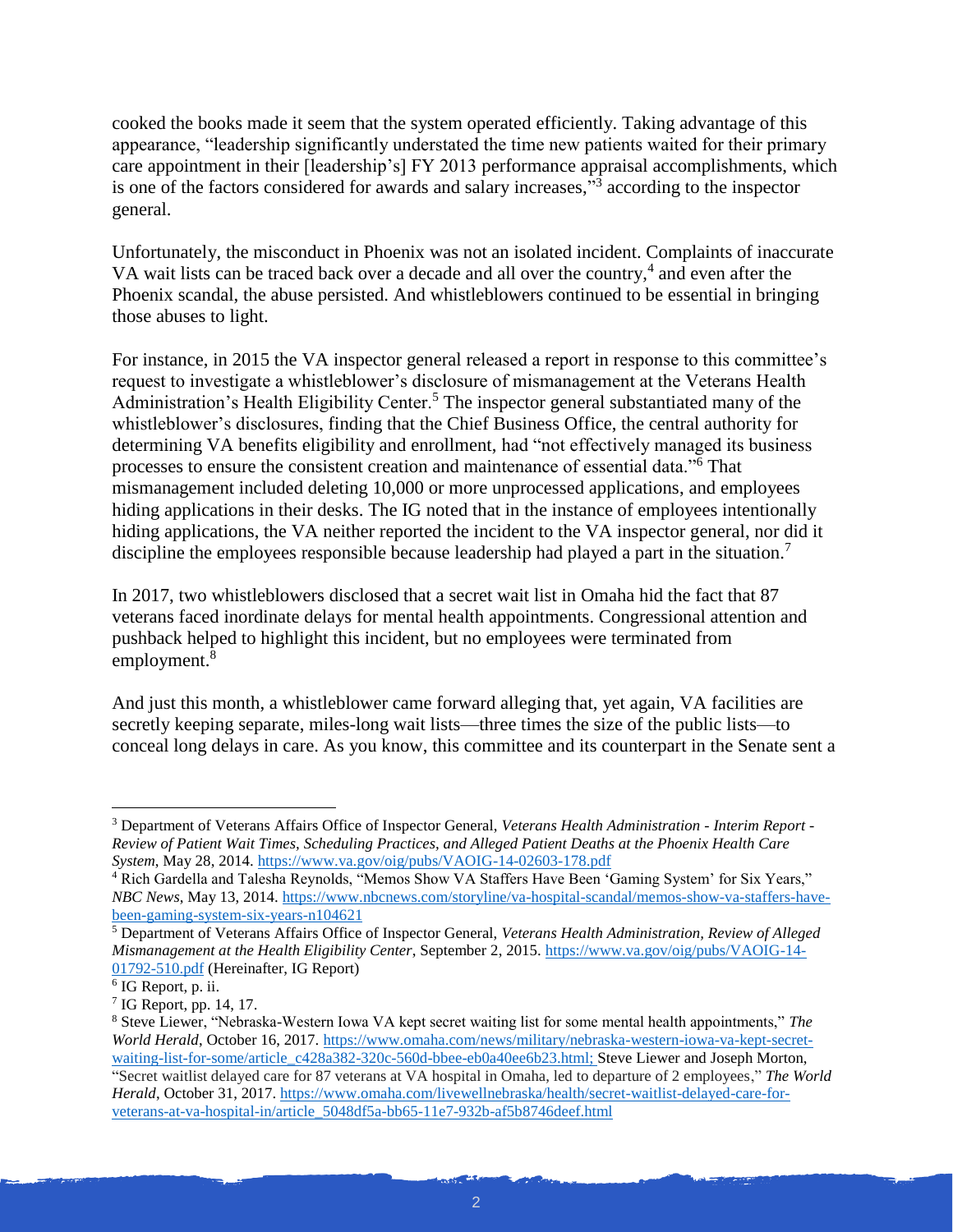letter to the VA seeking an explanation.<sup>9</sup> Now, the whistleblower who exposed the wait list is claiming that he is being retaliated against professionally for his disclosure.<sup>10</sup>

In all these instances, it took whistleblower disclosures for the public to learn what happened—a nearly universal truth across the federal government.

And yet, across the federal government, blowing the whistle continues to be a risky business: Even though federal employees are legally protected for exposing wrongdoing, they're likely to face retaliation for doing so. A 2010 survey revealed that about one-third of federal employee whistleblowers say they experience "threats or acts of reprisal, or both."<sup>11</sup> And potential whistleblowers are discouraged from making disclosures at every turn, whether directly by their supervisor or indirectly by seeing their co-workers retaliated against for speaking out for what's right. All the while, retaliating supervisors go unpunished, or worse—get rewarded. The adage that no good deed goes unpunished is profoundly true for VA whistleblowers.

In 2014, POGO investigated problems at the VA by inviting VA whistleblowers to make secure disclosures to us online. Working with the Iraq and Afghanistan Veterans of America, we received disclosures from approximately 800 VA employees, contractors, and veterans in just a month's time. The disclosures were diverse in both the problems they exposed and the employees making them. Disclosures ranged from a pharmacy technician who faced retaliation for repeatedly reporting missed, late, and expired doses of medication administered to patients, to a nurse being forced out of her job after speaking up for her patients whose injuries were being severely neglected.<sup>12</sup>

In reviewing the disclosures, the theme was clear: VA whistleblowers were terrified of speaking out for fear of losing their livelihood. "Management is extremely good at keeping things quiet and employees are very afraid to come forward," one whistleblower explained. <sup>13</sup> Worse, not only were whistleblowers being attacked by their employer, the VA inspector general investigating their disclosures or retaliation claims was often worsening the situation by exposing the whistleblowers' identities. POGO soon experienced this toxic culture for ourselves, as the

<sup>9</sup> Letter from Chairman Mark Takano of the House Committee on Veterans' Affairs, and Ranking Member Jon Tester of the Senate Committee on Veterans' Affairs to Robert Wilkie, Secretary of the U.S. Department of Veterans Affairs, on veterans' access to timely healthcare, June 4, 2019.

[https://www.dropbox.com/s/4gcsnmq3d8aq9qe/2019.6.4%20Takano%20and%20Tester%20Wait%20Times%20Lett](https://www.dropbox.com/s/4gcsnmq3d8aq9qe/2019.6.4%20Takano%20and%20Tester%20Wait%20Times%20Letter.pdf?dl=0) [er.pdf?dl=0](https://www.dropbox.com/s/4gcsnmq3d8aq9qe/2019.6.4%20Takano%20and%20Tester%20Wait%20Times%20Letter.pdf?dl=0)

<sup>10</sup> Joe Davidson, "Does VA have a secret wait list for health care? Key members of Congress want to know," *The Washington Post*, June 5, 2019. [https://www.washingtonpost.com/politics/does-va-have-a-secret-wait-list-for](https://www.washingtonpost.com/politics/does-va-have-a-secret-wait-list-for-health-care-key-members-of-congress-want-to-know/2019/06/04/28d149e2-8717-11e9-a491-25df61c78dc4_story.html)[health-care-key-members-of-congress-want-to-know/2019/06/04/28d149e2-8717-11e9-a491-](https://www.washingtonpost.com/politics/does-va-have-a-secret-wait-list-for-health-care-key-members-of-congress-want-to-know/2019/06/04/28d149e2-8717-11e9-a491-25df61c78dc4_story.html) [25df61c78dc4\\_story.html](https://www.washingtonpost.com/politics/does-va-have-a-secret-wait-list-for-health-care-key-members-of-congress-want-to-know/2019/06/04/28d149e2-8717-11e9-a491-25df61c78dc4_story.html)

<sup>11</sup> Merit Systems Protection Board, *Blowing the Whistle: Barriers to Federal Employees Making Disclosures*, November 2011, p. i.

<https://www.mspb.gov/mspbsearch/viewdocs.aspx?docnumber=662503&version=664475&application=ACROBAT> <sup>12</sup> Testimony of Lydia Dennett, Project On Government Oversight, before the Senate Committee on Appropriations Subcommittee on Military Construction, Veterans Affairs, and Related Agencies, November 6, 2015, pp. 1-2. <https://www.appropriations.senate.gov/imo/media/doc/110615-Dennett-Testimony1.pdf> (Hereinafter Dennett Testimony)

<sup>13</sup> Dennett Testimony, p. 3.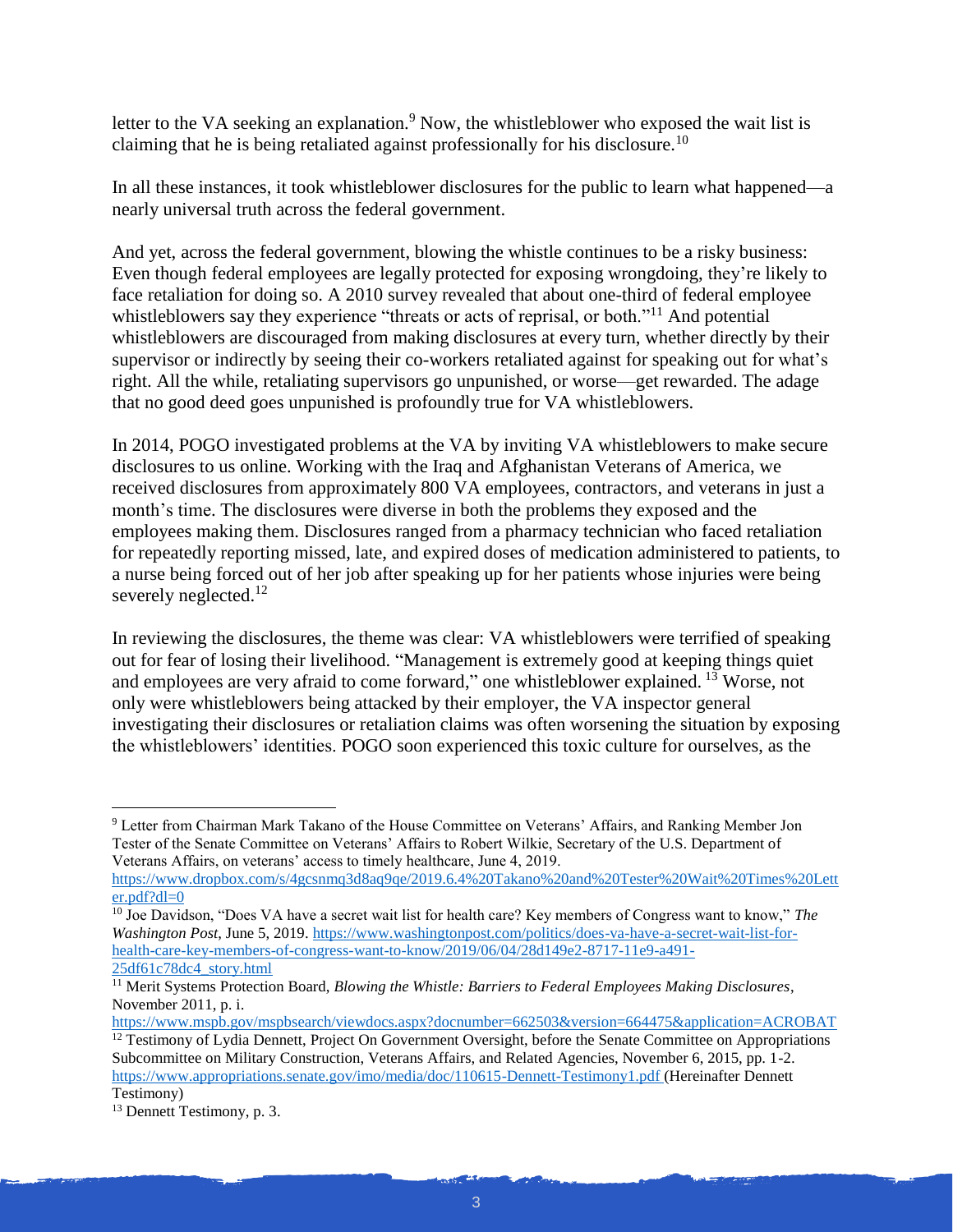then-acting VA inspector general, Richard Griffin, attempted, unsuccessfully, to force us to hand over the database of VA whistleblower complaints we'd complied.<sup>14</sup>

In 2018, after a change in inspector general leadership, then-acting VA secretary Peter O'Rourke tried to intimidate the VA's newly Senate-confirmed inspector general, Michael J. Missal, in an attempt to kill an inspector general investigation.<sup>15</sup> Missal raised the alarm when his office wasn't getting requested information and documentation from the agency about the Office of Accountability and Whistleblower Protection—documents that the inspector general is entitled to under the Inspector General Act.<sup>16</sup> In what seemed like a desperate attempt to get the inspector general off his back, the acting secretary wrote, "You are reminded that OIG [Office of Inspector General] is loosely tethered to VA and in your specific case as the VA Inspector General, I am your immediate supervisor. You are directed to act accordingly."<sup>17</sup> Of course, the idea of an inspector general being subservient to an agency head is wholly contrary to both the spirit and the design of federal inspectors general. Nonetheless, the VA apparently felt entitled to lash out against the independent investigation.

Thanks to this committee's leadership<sup>18</sup> and that of its counterpart in the Senate, <sup>19</sup> the backlash against O'Rourke was swift and bipartisan. But the lesson is clear: The modus operandi at the VA, starting at the top of the agency, is to quash investigations and dissent by bullying investigators and retaliating against whistleblowers—all to the detriment of veterans and taxpayers.

# **The Office of Accountability and Whistleblower Protection**

In April 2017, the Office of Accountability and Whistleblower Protection (OAWP) was created through Executive Order  $13793$ <sup>20</sup> which was later codified and expanded upon by Congress when the VA Accountability and Whistleblower Protection Act was passed into law.<sup>21</sup>

<sup>&</sup>lt;sup>14</sup> Letter from Richard Griffin, then-Acting Inspector General, Department of Veterans Affairs, to Project On Government Oversight, regarding subpoena to POGO, May 30, 2014.

<sup>15</sup> Joe Davidson, "As inspectors general are celebrated, VA tried to intimidate its IG," *The Washington Post*, July 10, 2018. [https://www.washingtonpost.com/news/powerpost/wp/2018/07/10/inspectors-generals-are-celebrated-as-va](https://www.washingtonpost.com/news/powerpost/wp/2018/07/10/inspectors-generals-are-celebrated-as-va-tried-to-intimidate-its-ig/)[tried-to-intimidate-its-ig/](https://www.washingtonpost.com/news/powerpost/wp/2018/07/10/inspectors-generals-are-celebrated-as-va-tried-to-intimidate-its-ig/) (Hereinafter, IG Intimidation)

<sup>&</sup>lt;sup>16</sup> The Inspector General Empowerment Act of 2016 added clear access to agency records for inspectors general. Public Law 114-317, Sec. 5.<https://www.congress.gov/114/plaws/publ317/PLAW-114publ317.pdf>

<sup>&</sup>lt;sup>17</sup> Letter from Peter O'Rourke, Acting Secretary of Veterans Affairs, to Michael Missal, Inspector General, U.S. Department of Veterans Affairs, about access to documents concerning the Office of Accountability and Whistleblower Protection, p. 2. [https://assets.documentcloud.org/documents/4529198/Letters-Between-Missal-and-](https://assets.documentcloud.org/documents/4529198/Letters-Between-Missal-and-O-Rourke.pdf)[O-Rourke.pdf](https://assets.documentcloud.org/documents/4529198/Letters-Between-Missal-and-O-Rourke.pdf)

<sup>&</sup>lt;sup>18</sup> House Committee on Veterans Affairs, "RM Walz Responds To Unprecedented Attack By Acting VA Secretary O'Rourke On VA Inspector General," June 18, 2018. [https://veterans.house.gov/news/press-releases/rm-walz](https://veterans.house.gov/news/press-releases/rm-walz-responds-unprecedented-attack-acting-va-secretary-o-rourke-va-inspector)[responds-unprecedented-attack-acting-va-secretary-o-rourke-va-inspector](https://veterans.house.gov/news/press-releases/rm-walz-responds-unprecedented-attack-acting-va-secretary-o-rourke-va-inspector)

<sup>&</sup>lt;sup>19</sup> IG Intimidation

<sup>&</sup>lt;sup>20</sup> Executive Order 13793, "Improving Accountability and Whistleblower Protection at the Department of Veterans Affairs," April 27, 2019. [https://www.federalregister.gov/documents/2017/05/02/2017-08990/improving](https://www.federalregister.gov/documents/2017/05/02/2017-08990/improving-accountability-and-whistleblower-protection-at-the-department-of-veterans-affairs)[accountability-and-whistleblower-protection-at-the-department-of-veterans-affairs](https://www.federalregister.gov/documents/2017/05/02/2017-08990/improving-accountability-and-whistleblower-protection-at-the-department-of-veterans-affairs)

<sup>21</sup> Public Law 115-41, Codified at 38 U.S.C. § 323.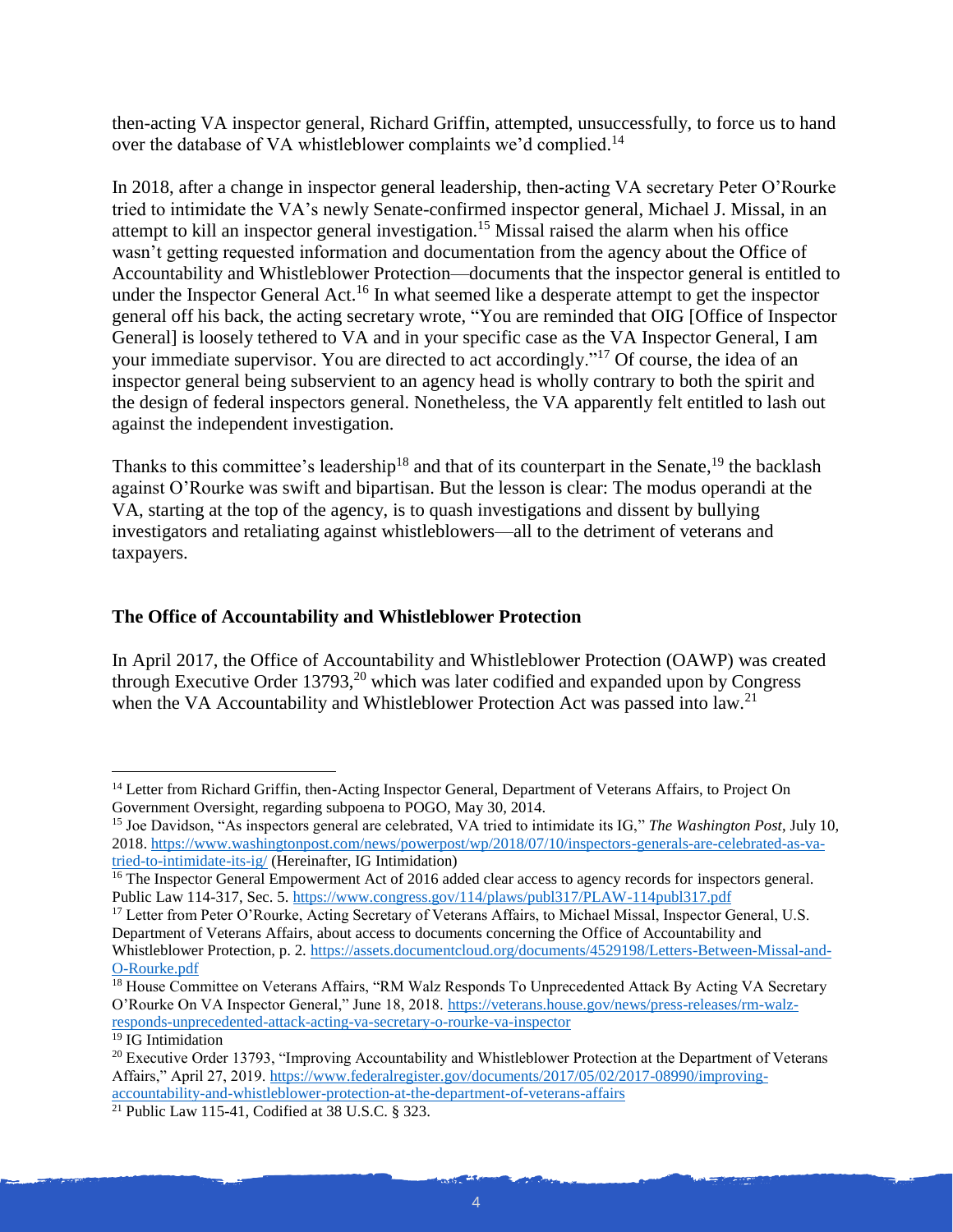A merging of VA's Office of Accountability Review and the Central Whistleblower Office, the OAWP is an internal fact-finding body that:

serves to improve the performance and accountability of VA senior executives and employees through thorough, timely, and unbiased investigation of all allegations and concerns. Where these actions are found factually true, OAWP will provide recommended actions related to the Senior Executive or other senior leader's removal, demotion or suspension based on poor performance and/or misconduct. Additionally, OAWP provides protection of valued VA whistleblowers against retaliation for their disclosures under the whistleblower protection provisions of 38 U.S.C. section  $714.<sup>22</sup>$ 

The office is broken into six sub-offices:

- Executive Office of the Director, the overseer and liaison between OAWP and VA leadership;
- Triage Division, the first point of contact for whistleblowers both in making initial disclosures and in reporting retaliation, and the overall case manager that sends intake to different offices, depending on content;
- Investigations Division, the office that conducts investigations into whistleblower retaliation and senior official misconduct allegations when referred to them by the Triage division;
- Advisory and Analysis Division, which recommends corrective action to senior VA leadership based on OAWP investigations, and trains VA leadership on the Accountability Act;
- Knowledge Management Operations, which maintains and creates structural databases for OAWP's work, and;
- Human Resources and Office Support, which provides support to OAWP staff, and conducts external affairs.

As of last year, OAWP was supported by 73 employees.<sup>23</sup>

<sup>22</sup> Department of Veterans Affairs Office of Accountability and Whistleblower Protection, *Report to The Committee on Veterans Affairs of the Senate And The Committee on Veterans Affairs of the House of Representatives On the Activities of the Office of Accountability and Whistleblower Protection*, June 2018, p. 3. [http://federalnewsnetwork.com/wp-content/uploads/2018/07/ANNUAL-REPORT-Office-of-Accountability-and-](http://federalnewsnetwork.com/wp-content/uploads/2018/07/ANNUAL-REPORT-Office-of-Accountability-and-Whistleblower-Protections-Activities.pdf)[Whistleblower-Protections-Activities.pdf](http://federalnewsnetwork.com/wp-content/uploads/2018/07/ANNUAL-REPORT-Office-of-Accountability-and-Whistleblower-Protections-Activities.pdf) (Hereafter, OAWP Report)

<sup>23</sup> OAWP Report, p. 6.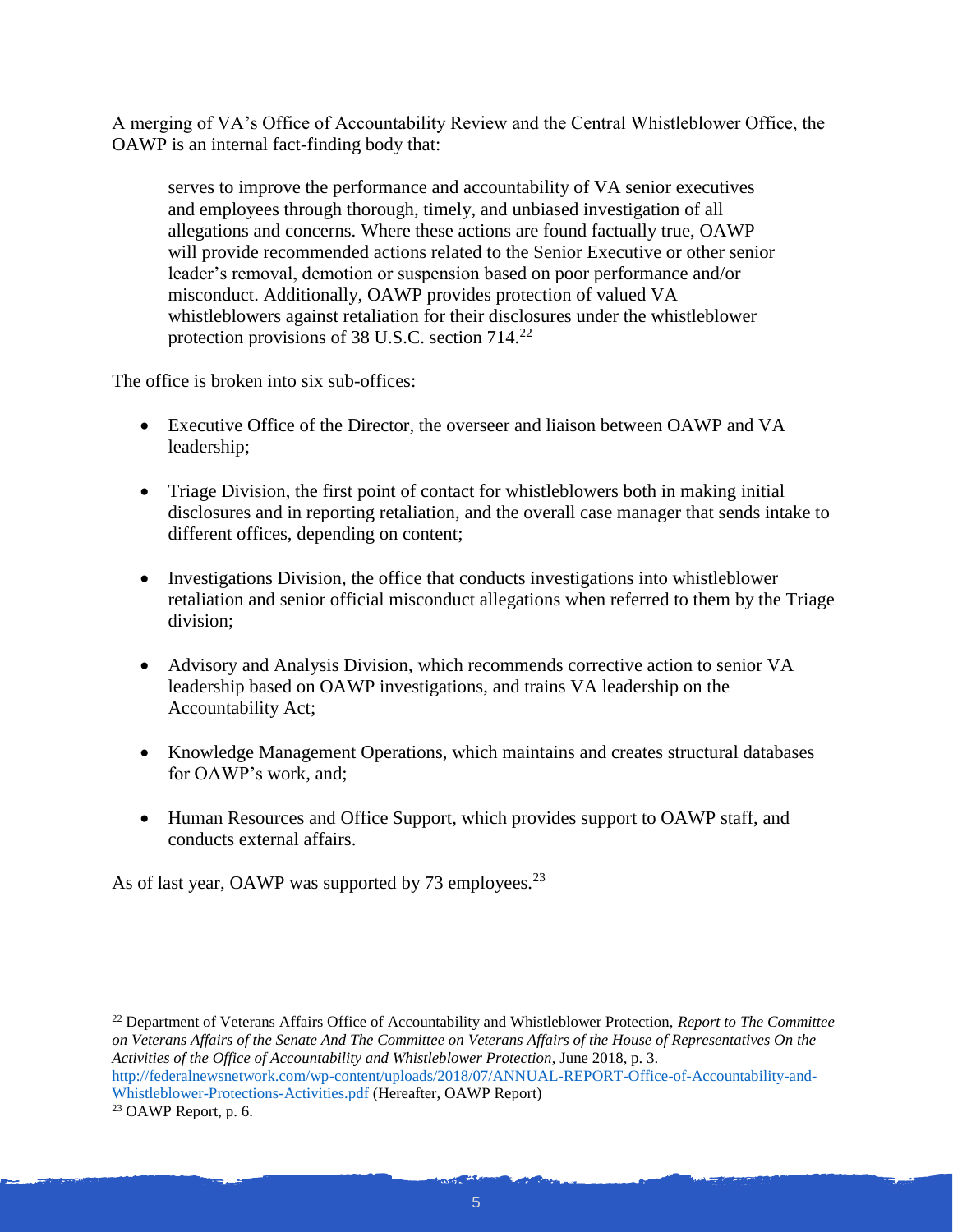In order to be resolved, all VA whistleblowing disclosures must now go through OAWP at some point. Even those that an employee files with the Office of Special Counsel or the VA inspector general must eventually go through the Triage Division for processing.<sup>24</sup>

While the office has now been in operation for about two years, there is very little evidence to indicate that it's functioning as intended. In June 2018, the OAWP released its first annual selfassessment report, as required by statute. While it's clear from the report that the office was still being stood up, it nevertheless saw a predictably huge amount of intake, reporting having received "nearly 2,000 submissions" from whistleblowers in its first year.<sup>25</sup>

Unfortunately, despite the office's mission, that large intake does not seem to have translated into any significant trend of disciplinary actions against senior VA officials found to have retaliated against VA whistleblowers. From OAWP's own reporting, senior executives and senior leadership made up only 0.1% of disciplinary actions taken during OAWP's tenure. That 0.1% maintains the average levels seen since 2014 and, in fact, is actually a decrease from recent years. The total number of disciplinary actions taken from June 2015 to June 2016, for example, was 15 cases, and from June 2016 to June 2017 there were just 9. In OAWP's first year, June 2017 to June 2018, there were only  $7<sup>26</sup>$ 

Instead, during OAWP's existence, 36.4% of disciplinary actions were taken against GS rank 1 through GS rank 6 employees.<sup>27</sup> Based on that reporting, it's difficult to conclude that OAWP is succeeding in its mission of holding VA senior executives accountable for their actions. It reads, instead, like they're maintaining the status quo of focusing disciplinary action on lower level employees.

The Government Accountability Office (GAO) released a review in July 2018 of the VA's employee misconduct procedures and practices, and provided more insight into what is causing this imbalance.<sup>28</sup>

The GAO reported that senior officials engaging in misconduct are not being consistently held accountable at the VA. When a retaliation claim was substantiated and investigators proposed disciplinary action, the VA didn't always follow through with that recommendation. GAO found that the VA failed to discipline senior officials in 5 out of the 17 cases with substantiated misconduct.<sup>29</sup> Information from OAWP seems to explain why: The agency's own attorney is prereviewing disciplinary decisions before they're finalized.<sup>30</sup> Such a review indicates that the agency's attorneys could reject proposed disciplinary action, and it risks exposing the identity of the whistleblower to senior agency executives.

<sup>24</sup> OAWP Report, p. 8.

<sup>25</sup> OAWP Report, p. 9.

<sup>26</sup> OAWP Report, pp. 27-28.

<sup>27</sup> OAWP Report, p. 30.

<sup>28</sup> Government Accountability Office, *Department of Veterans Affairs: Actions Needed to Address Employee Misconduct Process and Ensure Accountability*, July 2018.<https://www.gao.gov/assets/700/693268.pdf> (Hereafter, GAO Report)

<sup>29</sup> GAO Report, introduction.

<sup>30</sup> GAO Report, p. 94.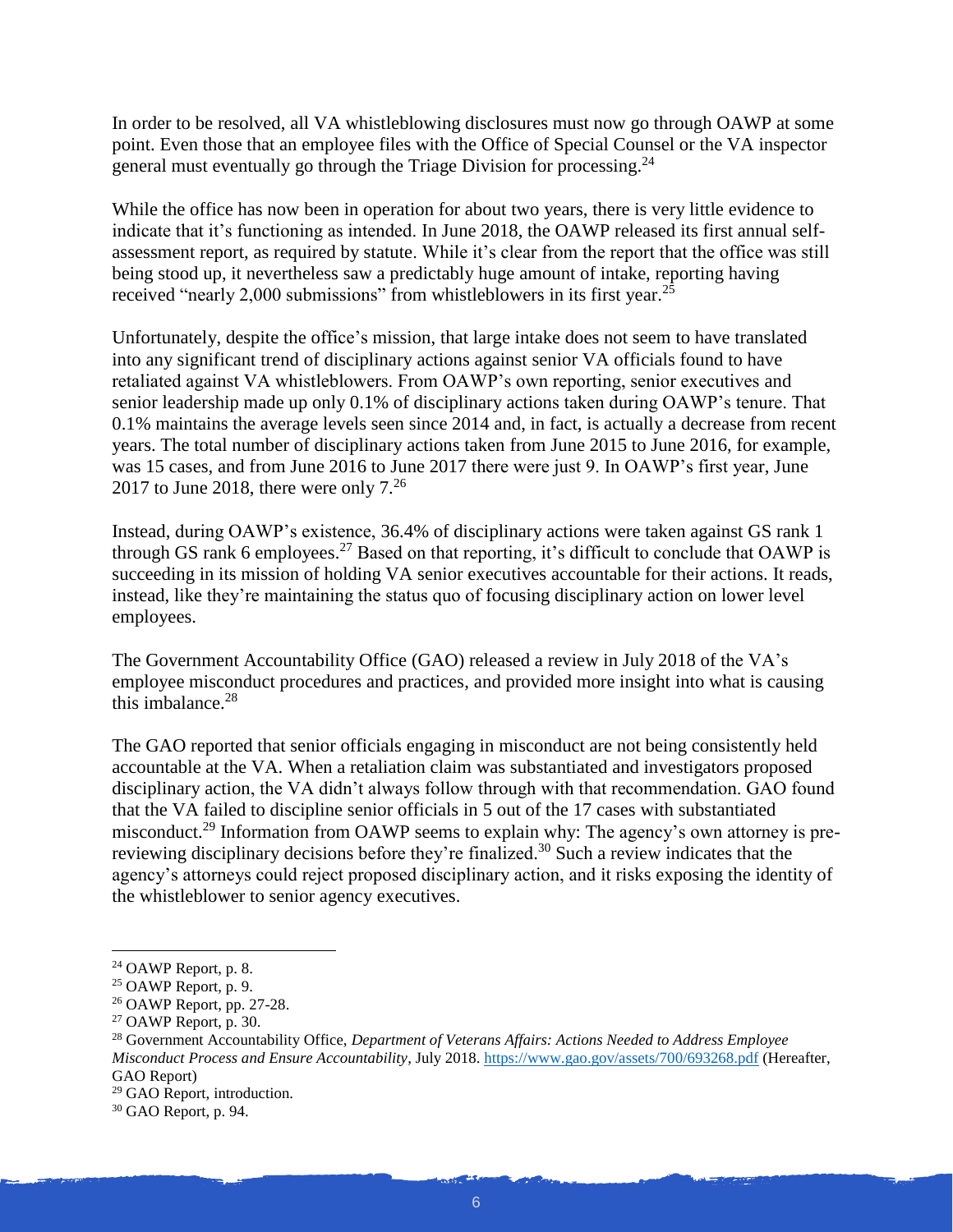Although OAWP's authorizing statute rightfully forbids the Office of General Counsel's (OGC) involvement in whistleblower claims,<sup>31</sup> OGC is nevertheless heavily involved. Once OAWP's advisory and analysis division completes their disciplinary proposal based on the underlying investigation, they send that proposal to the OGC's office for legal review.<sup>32</sup> Although the OAWP and the OGC are both housed within the VA, their interests are not the same. The OGC's mandate is to represent the best the interests of its client: the VA. Repeated disciplinary actions taken against VA senior officials is not in the VA's best interests. It could affect public perception of the VA's work, future funding, and individual jobs. The OAWP, on the other hand, is in charge of fact-finding and analysis independent of any ulterior motivation to keep the agency out of legal trouble. Allowing agency attorneys to provide legal analysis or review of a proposed disciplinary action is akin to a judge allowing the defense attorney in a criminal case to overturn the judge's decision against a defendant. It's highly unethical for OGC to weigh in on a whistleblower retaliation complaint, because OGC's sole interest is the legal representation of the agency.

GAO also found that employees who stand accused of whistleblower retaliation are reviewing, and sometimes even participating in, their own misconduct investigation due to the VA's systematically weak internal controls to monitor who is involved in an investigation and lax enforcement of the controls that do exist.<sup>33</sup> This practice leads, according to the GAO, to confusion about the role of OAWP and about the office's responsibilities, and could make whistleblowers feel "uncomfortable or intimidated."<sup>34</sup> GAO found instances, for example, where managers "investigated themselves for misconduct." Further, the GAO explains in its report, the VA lacks the oversight measures necessary to ensure that misconduct allegations are investigated by an entity separate from the control or influence of the office accused of misconduct.<sup>35</sup>

GAO also found that VA officials were not following separation-of-duty policies. Such policies require that a final decision on disciplinary action against an individual found to have engaged in whistleblower reprisal be made by an official at least one rank higher than the individual or team who proposed the discipline. This is to ensure multiple levels of review and to preempt any undue influence that someone charged with misconduct might have on the individual or office proposing the discipline. Unfortunately, GAO's report indicates that this is not happening consistently at the VA. Instead, the individuals recommending whether officials should be punished or not were also the individuals deciding whether or not to implement that recommendation. GAO found that 73 VA officials "acted as both the proposing and deciding official" in cases involving removal for employees who engaged in misconduct. GAO followed up on 29 cases of VA officials who violated a separation of duty policy at least twice, and not a single one had been disciplined.<sup>36</sup>

<sup>&</sup>lt;sup>31</sup> The VA Accountability and Whistleblower Protection Act of 2017 § 323(e): The Office shall not be established as an element of the Office of the General Counsel and the Assistant Secretary may not report to the General Counsel. <https://www.congress.gov/115/plaws/publ41/PLAW-115publ41.pdf>

<sup>32</sup> GAO Report, p. 94

<sup>&</sup>lt;sup>33</sup> GAO Report, introduction.

 $34$  GAO Report, p. 55.

<sup>&</sup>lt;sup>35</sup> GAO Report, introduction.

<sup>36</sup> GAO Report, pp. 44-45.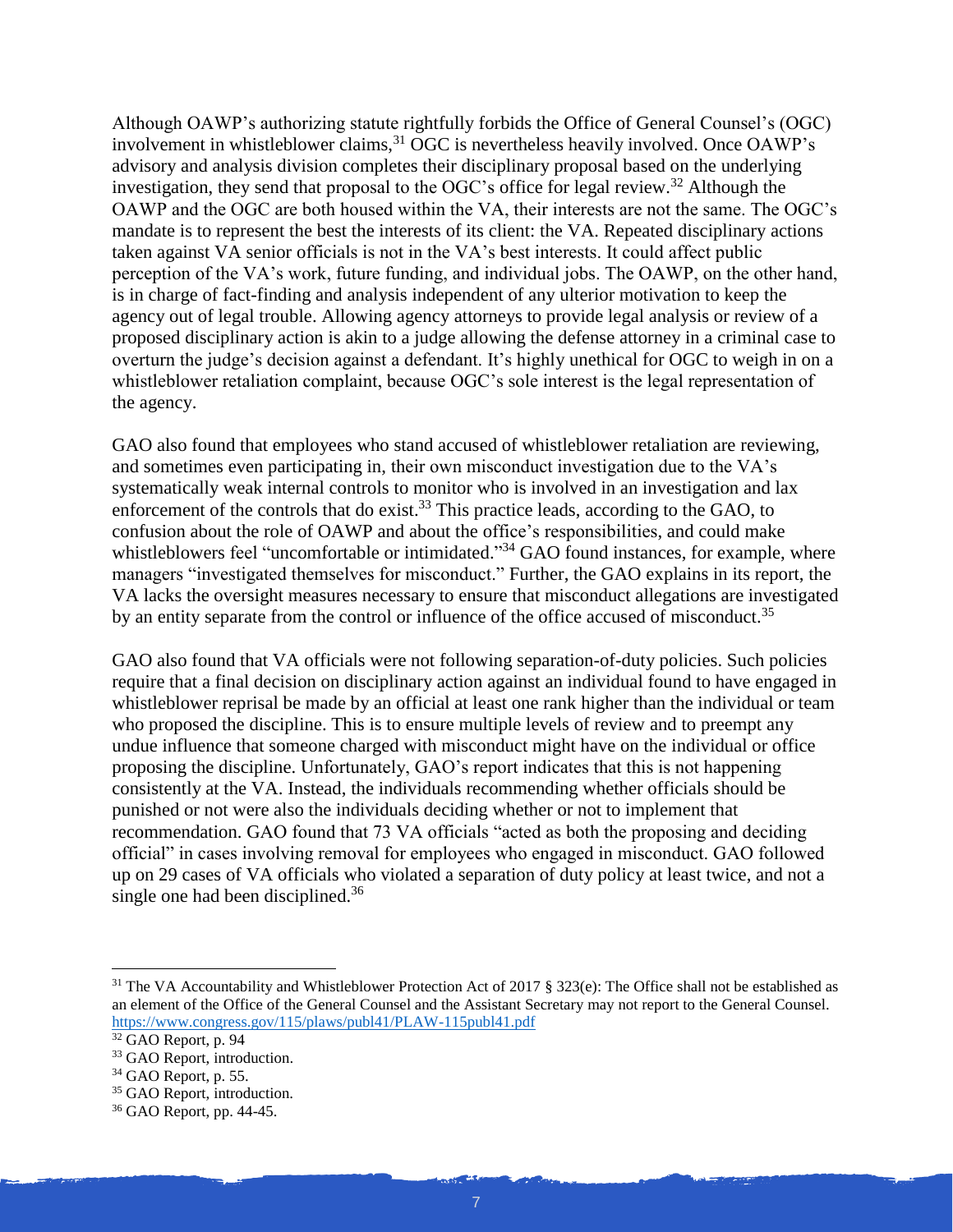GAO's report, combined with OAWP's own first-year numbers, do not paint a promising picture of solving the whistleblower retaliation problem within the VA. OAWP's existence hasn't led to greater accountability of senior officials, and hasn't led to greater safety for VA whistleblowers when they disclose abuse.

# **Fixing a Culture of Retaliation**

The problems uncovered by the GAO that relate to OAWP are consistent with what we have seen in other attempts to internalize whistleblower investigations within an agency. This is why POGO recommended increased structural independence for the office in previous Congressional testimony.<sup>37</sup> The OAWP is fighting an uphill battle because it is trying to solve individual claims while simultaneously combating a persistent culture of whistleblower retaliation from within the agency itself. And this concept of a retaliatory culture is no mere speculation: The GAO found that VA whistleblowers are "10 times more likely than their peers to receive disciplinary action within a year of reporting misconduct."38

Instead of changing the culture of whistleblower retaliation, keeping investigations under the wing of the larger agency creates an internal clearinghouse used to silence employees speaking out.<sup>39</sup> According to recent reports from VA whistleblowers, several individuals who have contacted the office have had their identities exposed. As a result, the VA inspector general is currently conducting its own investigation into this issue.<sup>40</sup>

The VA's stated vision is to "to provide veterans the world-class benefits and services they have earned—and to do so by adhering to the highest standards of compassion, commitment, excellence, professionalism, integrity, accountability, and stewardship." Based on the information available, it's hard to draw any conclusion other than that the agency is failing to make this vision a reality and has been for some time. While OAWP may have been created out of a desire to shift the retaliatory culture, it lacks the structural independence it needs from an agency stymied by a pervasive internal culture of whistleblower retaliation, so the cards were stacked against it from the outset.

#### **Recommendations for Reform**

 $\overline{a}$ 

Changing the culture of whistleblower intimidation and retaliation at the VA isn't an easy lift, but it would surely have profound impacts for the veterans who rely on the VA's care. Holding senior officials accountable for their actions is vital for lasting change. It is also essential that the

<sup>&</sup>lt;sup>37</sup> Liz Hempowicz, "POGO Testimony on VA Accountability and Whistleblower Protection Act," May 17, 2017. <https://www.pogo.org/testimony/2017/05/pogo-testimony-on-va-accountability-and-whistleblower-protection-act/>

<sup>&</sup>lt;sup>38</sup> U.S. Government Accountability Office, Fast Facts on "Department Of Veterans Affairs: Actions Needed to Address Employee Misconduct Process and Ensure Accountability," <https://www.gao.gov/products/GAO-18-137>

<sup>&</sup>lt;sup>39</sup> Daniel Van Schooten, "POGO and Others Oppose 'Trojan Horse' Office for VA Whistleblowers," September 30, 2016.<https://www.pogo.org/analysis/2016/09/pogo-and-others-oppose-trojan-horse-office-for-va-whistleblowers/>

<sup>&</sup>lt;sup>40</sup> Eric Katz, "New Whistleblower Protection Office Is Under Investigation for Retaliating Against Whistleblowers," *Government Executive*, April 16, 2019. [https://www.govexec.com/oversight/2019/04/new-whistleblower-protection](https://www.govexec.com/oversight/2019/04/new-whistleblower-protection-office-under-investigation-retaliating-against-whistleblowers/156314/)[office-under-investigation-retaliating-against-whistleblowers/156314/](https://www.govexec.com/oversight/2019/04/new-whistleblower-protection-office-under-investigation-retaliating-against-whistleblowers/156314/)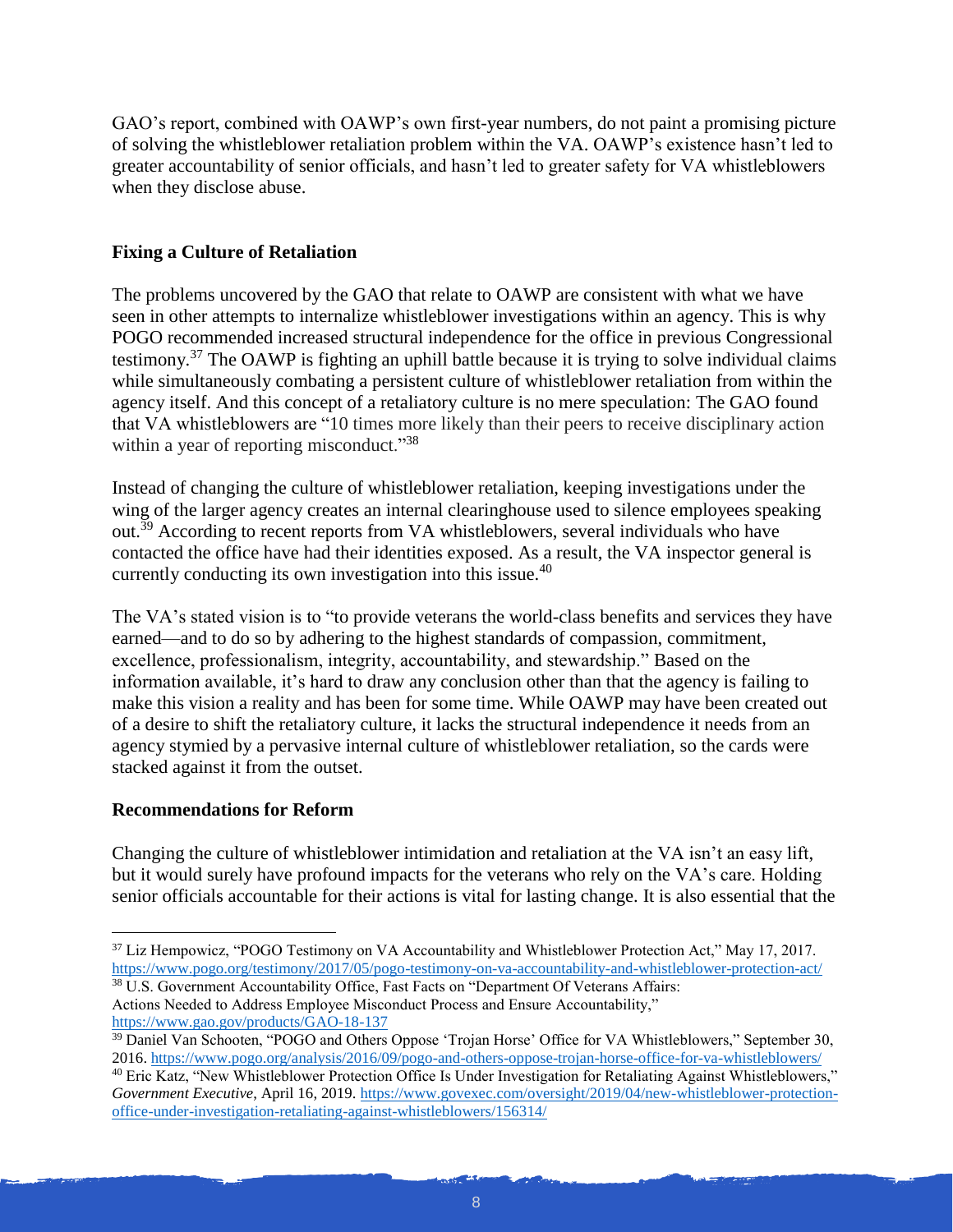agency work to prevent retaliation in the first place by ensuring independent, comprehensive, and swift investigations, and providing quality training for employees on their rights. In doing that, the VA will demonstrate that they take whistleblower allegations seriously and will show employees that it's safe to come forward.

The first step toward improving the functionality of OAWP is ensuring that the office has the independence necessary to analyze and thoroughly investigate both whistleblower retaliation complaints and allegations of misconduct by senior officials. While the best course of action would be to remove OAWP's investigative functions from within the agency's structure entirely, we understand that such a sweeping reform may be a longer-term goal.

To immediately make the office more independent, Congress should mandate that the OAWP have its own office of legal counsel, circumventing any need to refer matters to the VA's Office of General Counsel. OAWP concurs with this recommendation, noting that relying on the OGC creates the appearance of a conflict and creates delays in resolving cases.<sup>41</sup>

To further increase independence, Congress should consider mandating more guidance and oversight from the U.S. Office of Special Counsel (OSC) and OAWP. Such guidance and oversight should include OSC review of OAWP's final recommendations for disciplinary action of senior-official misconduct as a means of quality control. This will also end reliance on agency officials, such as those in the agency's Office of General Counsel, who should be conflicted out of reviewing OAWP decisions.

Congress should mandate that OAWP develop and oversee a comprehensive and transparent system to ensure that those who are the subject of an investigation, and their immediate office, are not able to influence the investigation into their own behavior. Such a system must also ensure that separation of duty policies are upheld in practice. Individuals found to have knowingly and willfully violated these policies should face mandatory disciplinary action. As a part of this, OAWP should better track department-wide disciplinary action, so that they can follow up on whether senior officials are actually being disciplined, while ensuring the protection of the whistleblower involved.

Further, OAWP should implement robust, updated training regarding the options available to employees for reporting disclosures or whistleblower reprisal, the connection between OAWP and other investigative entities such as the U.S. Office of Special Counsel and the VA Office of Inspector General, and the rights of whistleblowers to make disclosures anonymously, as well as training on how a whistleblower's information is to be shared between investigative entities. At the time of OAWP's first report, they had yet to disseminate updated training materials.<sup>42</sup>

Congress should also consider broader reforms to the Whistleblower Protection Act to address issues that plague not just VA whistleblowers, but all federal employees who can claim protection from retaliation under the law. First, Congress should amend the law to include retaliatory investigations as a "prohibited personnel practice" in order to combat one of the most common forms of whistleblower retaliation used to intimidate and stifle those who speak out.

<sup>41</sup> OAWP Report, p. 22.

<sup>42</sup> OAWP Report, pp. 20-21.